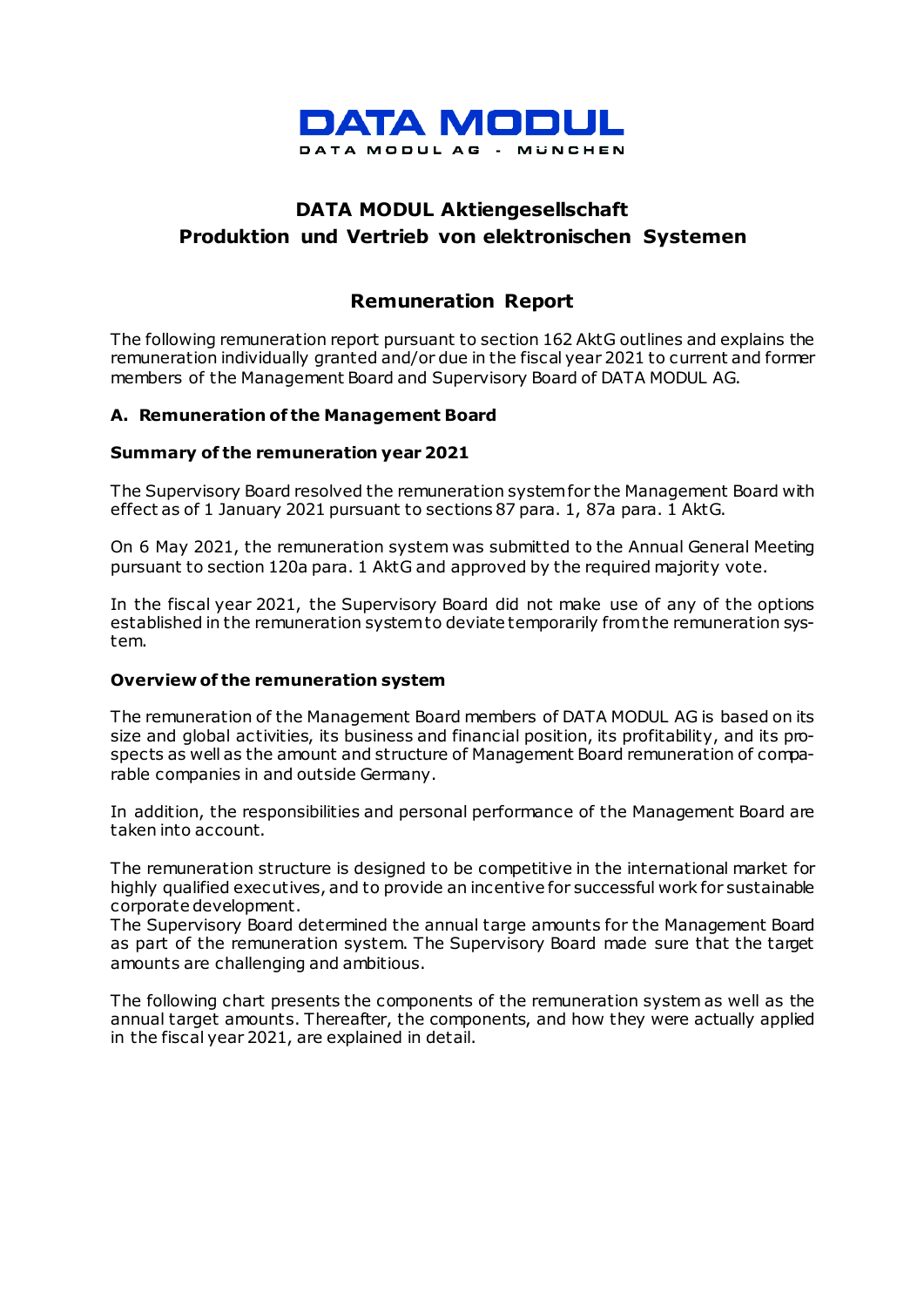*Fixed components*

| Basic salary        | Annual target amount: EUR 230,000.00 |
|---------------------|--------------------------------------|
| Bonus for retention | Annual target amount: EUR 100,000.00 |
| Fringe benefits     | Annual target amount: EUR 15,000.00  |

*Performance-based components*

| EBIT-related executive bonus | Annual target amount: EUR 100,000.00 |
|------------------------------|--------------------------------------|
| Discretionary bonus          | Annual target amount: EUR 50,000.00  |

#### **Remuneration components in detail**

The basic salary is a fixed annual salary, payable in twelve equal instalments at the end of each calendar month.

In order to pay tribute to his loyalty to the group, the Company grants the sole Management Board member a bonus payment in the amount of EUR 100,000.00, if he is still employed by the Company at the end of the fiscal year.

The fringe benefits mainly consist of the provision of a company car, contribution subsidies for accident, life and health insurance and the inclusion in the D&O insurance policy.

No company pension commitments have been made with regard to the sole Management Board member.

The performance-based variable remuneration in the form of the executive bonus depends on the attainment of certain financial targets. The executive bonus is an incentive for the contribution made by the Management Board to the implementation of DATA MODUL AG's business strategy in the respective fiscal year.

To ensure that the executive bonus has a long-term incentive effect, only 2/3 of the executive bonus will be paid out after adoption of the annual financial statements and approval of the consolidated financial statements for the past fiscal year. The outstanding 1/3 of the executive bonus is only paid out in the following fiscal year if the DATA MODUL Group continues to develop positively.

The basis for calculating the executive bonus is the EBIT of the DATA MODUL Group, as reported in the consolidated financial statements for the past fiscal year.

The amount of the executive bonus paid out is staggered and depends on the percentage of DATA MODUL Group's actual EBIT compared with DATA MODUL Group's budgeted EBIT. Before the beginning of the respective fiscal year, the Supervisory Board approves a budgeted EBIT figure for DATA MODUL Group.

The figures reported in the adopted consolidated financial statements of the Company for the respective past fiscal year are decisive for the actual EBIT achieved by DATA MODUL Group.

In case a Management Board member renders extraordinary services during his term of office which have a sustainably positive effect on DATA MODUL AG or DATA MODUL Group, he is entitled to a discretionary bonus payment in the relevant fiscal year. The requirement of a sustainable positive effect contributes to the long-term value-added development of the Company.

The Supervisory Board decides on the existence and amount of the discretionary bonus. The amount of the discretionary bonus payment is based on the advantage achieved for DATA MODUL or DATA MODUL Group and is determined by the Supervisory Board at its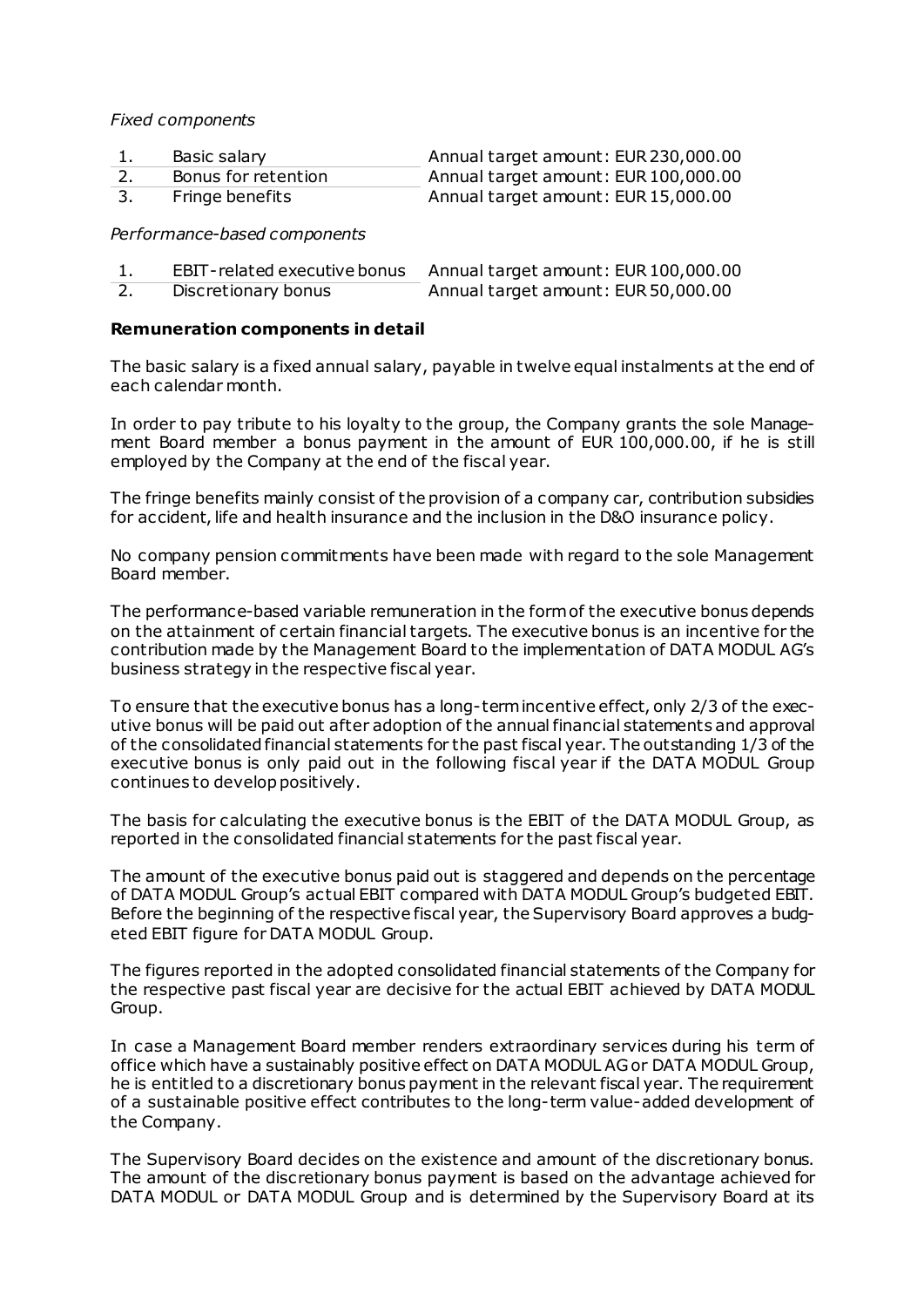reasonable discretion, taking into account the sustainable development of the Company and the appropriateness of the total remuneration of the Management Board member.

## **Observance of the maximum remuneration**

The Supervisory Board has determined that the total remuneration that a Management Board member can receive in a fiscal year under the current remuneration system may not exceed an amount of EUR 785,000.00 (maximum remuneration). This is ensured by a cap on the variable remuneration. The sole Management Board member observed and undercut the maximum remuneration in the fiscal year 2021.

### **Review of the appropriateness**

<u>.</u>

The Supervisory Board regularly reviews the appropriateness and the conventionality of the Management Board's remuneration. The appropriateness was lastly reviewed during the creation of the current remuneration system for the Management Board. The Supervisory Board included companies from the Company's sector as well as other companies listed in the Prime Standard. In addition, the Supervisory Board considered the remuneration of the senior management team and the total number of employees of DATA MODUL Group.

#### **Management Board remuneration individually disclosed**

#### *Remuneration of the sole Management Board member*

The following chart presents the fixed and variable remuneration components granted and/or due in the fiscal year 2021 to the sole Management Board member, including their relative share, pursuant to section 162 AktG and states the comparative values for the fiscal year 2020. The actual remuneration includes the basic annual salary paid out in the fiscal year 2021, the fringe benefits accrued in the fiscal year 2021, the retention bonus paid out in the fiscal year 2021 and 2/3 of the EBIT 2021 related executive bonus and 1/3 of the EBIT 2020 related executive bonus.

| <b>Dr. Florian Pesahl</b><br><b>CEO</b> |                                           |                  |                        |         |        |  |
|-----------------------------------------|-------------------------------------------|------------------|------------------------|---------|--------|--|
| since 1 January 2010                    |                                           |                  |                        |         |        |  |
|                                         |                                           | 2020             |                        | 2021    |        |  |
|                                         |                                           | in kEUR          | in.<br>$^{0}/_{0}^{1}$ | in kEUR | in $%$ |  |
|                                         |                                           |                  |                        |         |        |  |
|                                         | Basic salary                              | 216 <sup>2</sup> | 49                     | $224^3$ | 35     |  |
| <b>Fixed compensation</b>               | Fringe benefits                           | 18               | 4                      | 18      | 3      |  |
|                                         | <b>Retention bonus</b>                    | 100              | 23                     | 100     | 16     |  |
| <b>Subtotal</b>                         |                                           | 334              | 76                     | 342     | 54     |  |
| <b>Performance-based</b>                | EBIT-related execu-<br>tive bonus $(2/3)$ | 73               | 16                     | 147     | 23     |  |
| remuneration                            | EBIT-related execu-<br>tive bonus $(1/3)$ | 37               | 8                      | 37      | 6      |  |
|                                         | discretionary bonus                       | 0                | 0                      | 110     | 17     |  |
| <b>Subtotal</b>                         |                                           | <b>110</b>       | 24                     | 294     | 46     |  |
| <b>Total remuneration</b>               |                                           | 444              | 100                    | 636     | 100    |  |

<span id="page-2-0"></span><sup>&</sup>lt;sup>1</sup> The relative share relates to the total compensation shown at the bottom of the chart.

<span id="page-2-1"></span> $2$  Dr. Pesahl voluntarily waived 10% of his basic salary during the months of short-time work at the Company in the fiscal year 2020.

<span id="page-2-2"></span> $3$  Dr. Pesahl voluntarily waived 10% of his basic salary during the months of short-time work at the Company in the fiscal year 2021.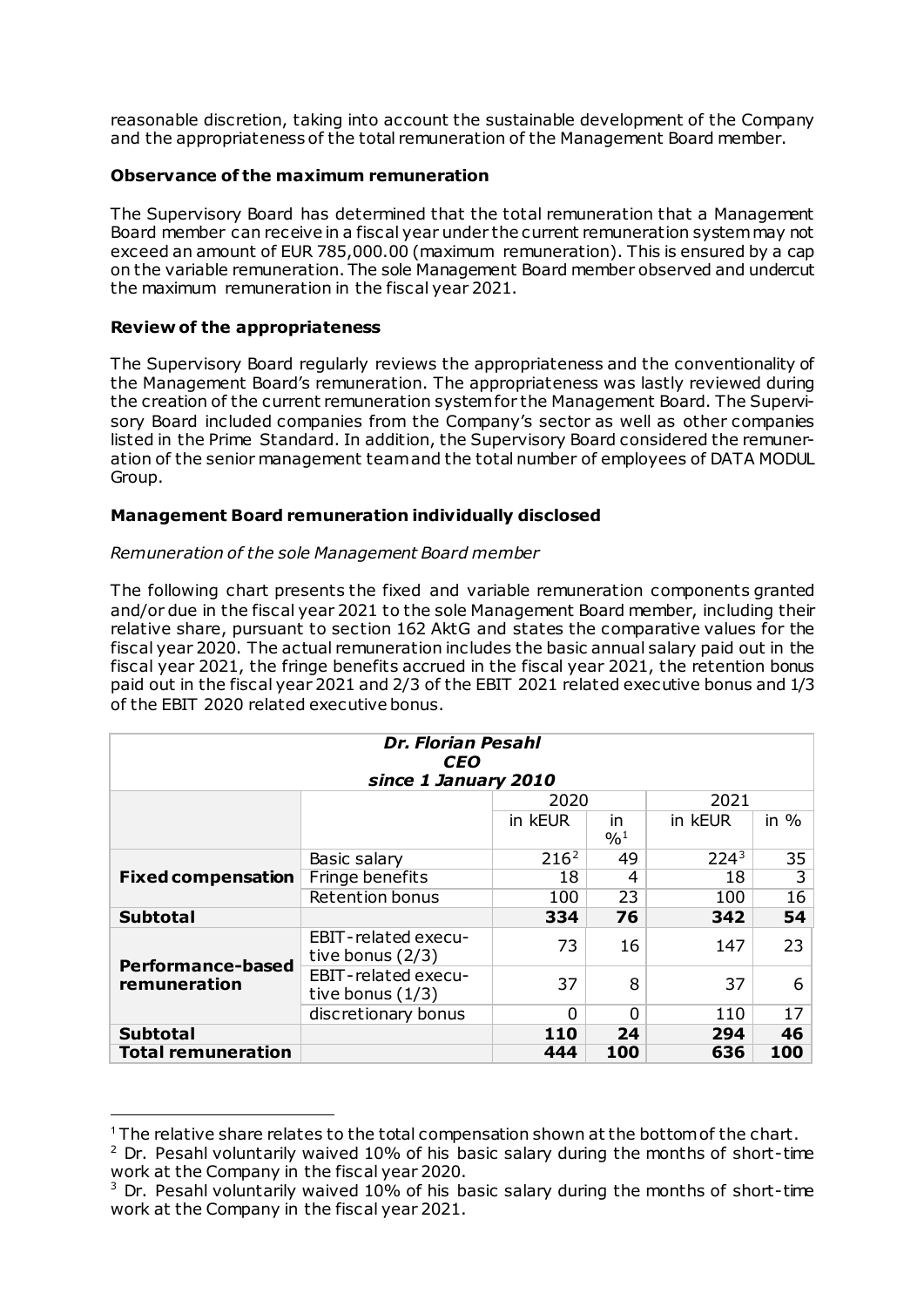## *Remuneration of former Management Board members*

The following chart contains the fixed and variable remuneration components granted and/or due in the fiscal year 2021 to former Management Board members who have terminated their activity within the last ten fiscal years, including their relative share, pursuant to section 162 AktG. The actual remuneration includes company pensions paid out in the fiscal year 2021. In addition, company pension in the amount of kEUR 28 was paid in the fiscal year 2021 to a further former Management Board member who has terminated his activity more than ten years ago.

|                        | Peter Hecktor (terminated his activity in the fiscal year<br>2014) |         |         |        |  |
|------------------------|--------------------------------------------------------------------|---------|---------|--------|--|
|                        | 2020                                                               |         | 2021    |        |  |
|                        | in kEUR                                                            | in $\%$ | in kEUR | in $%$ |  |
| <b>Company pension</b> |                                                                    |         |         |        |  |
| paid out               | 24                                                                 | 100     | 24      | 100    |  |
| <b>Sum</b>             | 24                                                                 | 100     | 24      | 100    |  |

#### **Clawback of variable remuneration components**

In the fiscal year 2021, the Supervisory Board did not find any cause to make use of the option provided for under the remuneration system to reclaim variable remuneration components.

## **Third-party benefits and termination benefits**

In the fiscal year 2021, no third-party benefits or loans were granted to the sole Management Board member, nor were any similar benefits granted. The sole Management Board member does not receive any remuneration from mandates for group companies.

There are no contractual agreements with the sole Management Board member regarding the procedure in the event of premature termination of the Management Board member's contract without good cause. The Supervisory Board is of the opinion that this is not appropriate because the Management Board generally has no influence on a termination decision without good cause.

There is a severance payment provision in the event of a change of control at DATA MODUL AG amounting to a maximum of two years' remuneration.

#### **B. Remuneration of the Supervisory Board**

#### **Summary of the remuneration year 2021**

Pursuant to section 113 para. 3 AktG, the Annual General Meeting of listed stock corporations shall resolve on the remuneration of Supervisory Board members at least every four years.

Accordingly, on 6 May 2021, the Annual General Meeting confirmed the remuneration of Supervisory Board members, as set forth in section 8 para. 5 of the articles of association of DATA MODUL AG, and the applicable remuneration system for Supervisory Board members.

#### **Overview of the remuneration system**

Pursuant to section 8 para. 5 of the articles of association of DATA MODUL, the Supervisory Board members receive a fixed annual remuneration payable following the close of the fiscal year.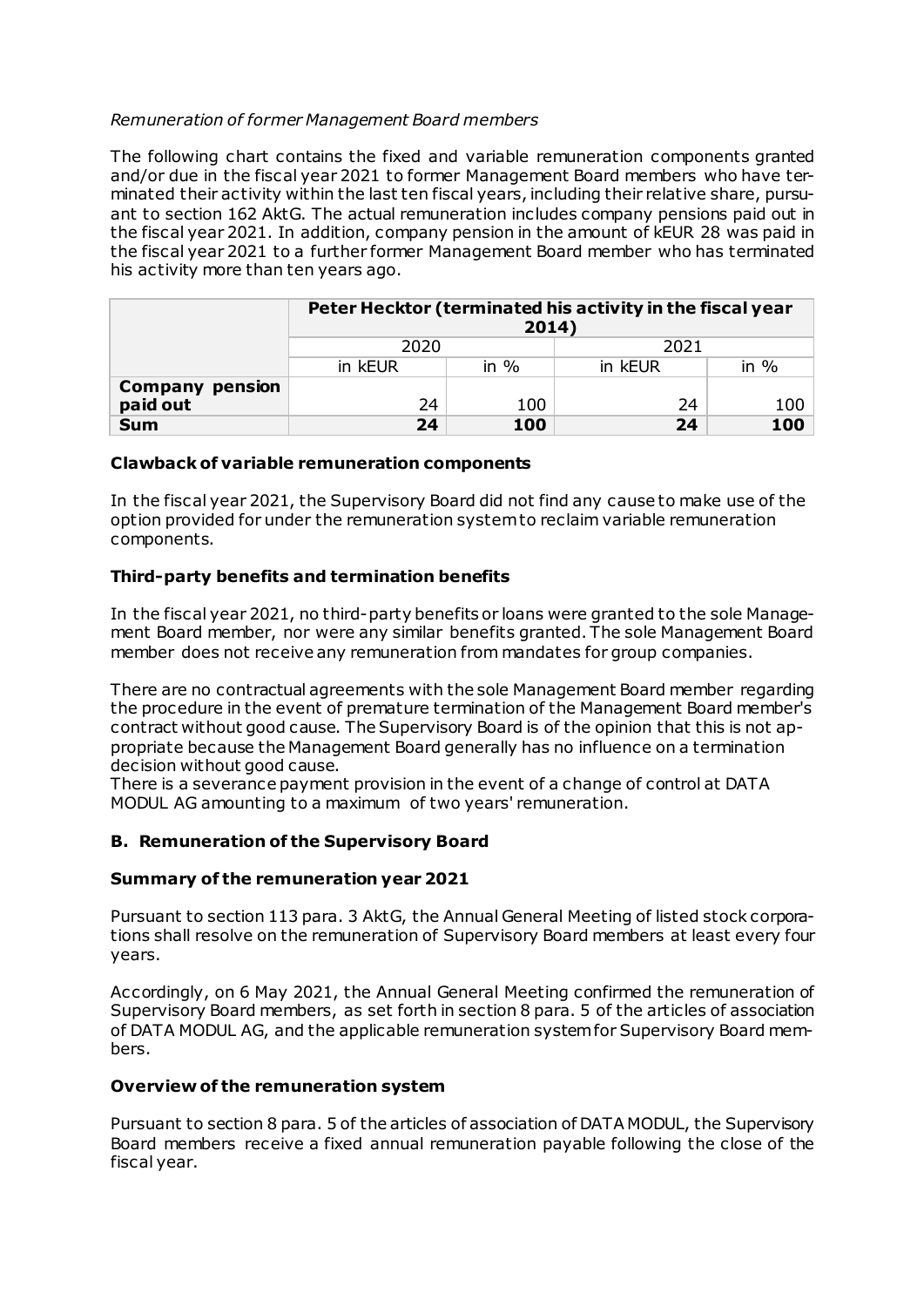For individual Supervisory Board members, the annual fixed remuneration amounts to EUR 20,000.00, the chairwoman receives twice this amount and the deputy chairman receives 1.5 times this amount. Attendance fees are not paid.

In the fiscal year 2021, the remuneration system for DATA MODUL AG's Supervisory Board was applied in all aspects as set forth in section 8 para. 5 of the articles of association.

#### **Board remuneration individually disclosed**

The following chart presents the fixed and variable remuneration components granted and/or due in the fiscal year 2021 to the Supervisory Board members, including their relative share, pursuant to section 162 AktG and states the comparative values for the fiscal year 2020. The actual remuneration includes the annual fixed remuneration paid out in the fiscal year 2021.

|                           | <b>Fixed remuneration</b> |         |  |  |
|---------------------------|---------------------------|---------|--|--|
|                           | in kEUR                   | in $\%$ |  |  |
| Kristin D. Russell        | 40                        | 100     |  |  |
| <b>Total remuneration</b> | 40                        | 100     |  |  |
| <b>Rick Seidlitz</b>      | 30                        | 100     |  |  |
| <b>Total remuneration</b> | 30                        | 100     |  |  |
| <b>Eberhard Kurz</b>      | 20                        | 100     |  |  |
| <b>Total remuneration</b> | 20                        | 100     |  |  |
| In total                  | 90                        |         |  |  |

Supervisory Board members are reimbursed for their expenses incurred in connection with the performance of their office and for any value-added tax payable on their remuneration.

Supervisory Board members do not receive loans from the Company.

#### **C. D&O Insurance**

The Company provides D&O insurance for Group board members. The insurance covers personal liability in cases of pecuniary loss claims brought against insured persons in connection with the performance of their duties. The insurance policy for the fiscal year 2021 stipulates a deductible for the Management Board member in line with the German Stock Corporation Act and German Corporate Governance Code.

#### **D. Comparative chart of changes in remuneration and company performance**

The following chart presents the annual change of the remuneration granted and/or due to current and former Management Board and Supervisory Board members, DATA MODUL AG's earnings performance and the remuneration awarded to employees on a full-time equivalent basis, with the latter being based on the average wages and salaries of the employees of Group companies in Germany.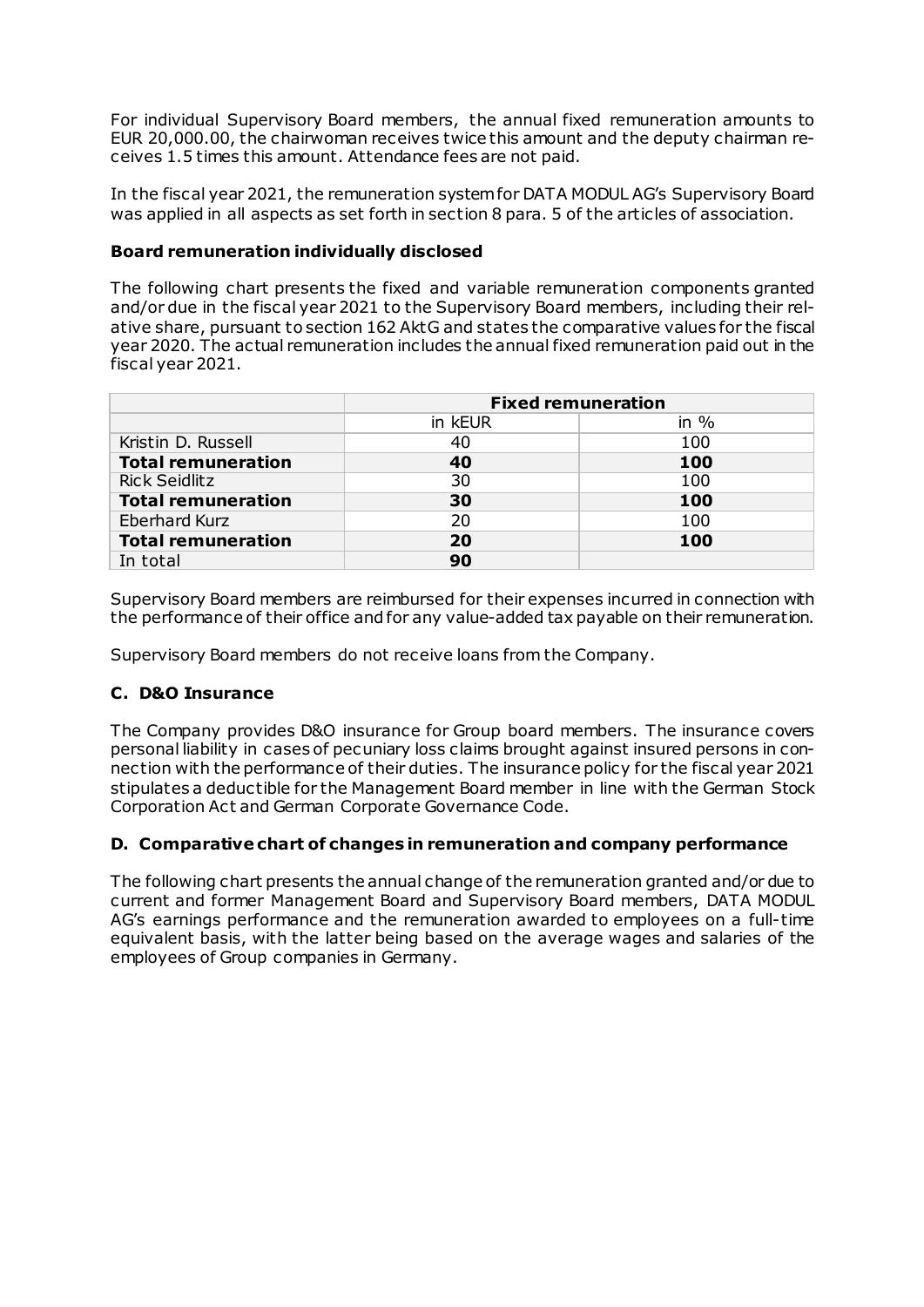|                             | in kEUR                                                                    | 2020 | 2021 | $\Delta$ in % |
|-----------------------------|----------------------------------------------------------------------------|------|------|---------------|
| <b>Management Board</b>     | Dr. Florian Pesahl                                                         | 444  | 636  | 43            |
|                             | Peter Hecktor                                                              | 24   | 24   |               |
| <b>Supervisory Board</b>    | Kristin D. Russell (Chairwo-<br>man)                                       | 40   | 40   | 0             |
|                             | Rick Seidlitz (Deputy Chair-<br>man)                                       | 30   | 30   |               |
|                             | <b>Eberhard Kurz</b>                                                       | 20   | 20   | 0             |
| <b>Employees</b>            | <b>Employees in Germany</b>                                                | 55   | 56   | 2             |
| perfor-<br>Company<br>mance | <b>EBIT of DATA MODUL Group</b><br>according to IFRS (in EUR mil-<br>lion) | 12   | 13   | 8             |

*For the Management Board Dr. Florian Pesahl CEO of DATA MODUL AG*

*For the Supervisory Board Kristin D. Russell Chairwoman of the Supervisory Board of DATA MODUL AG*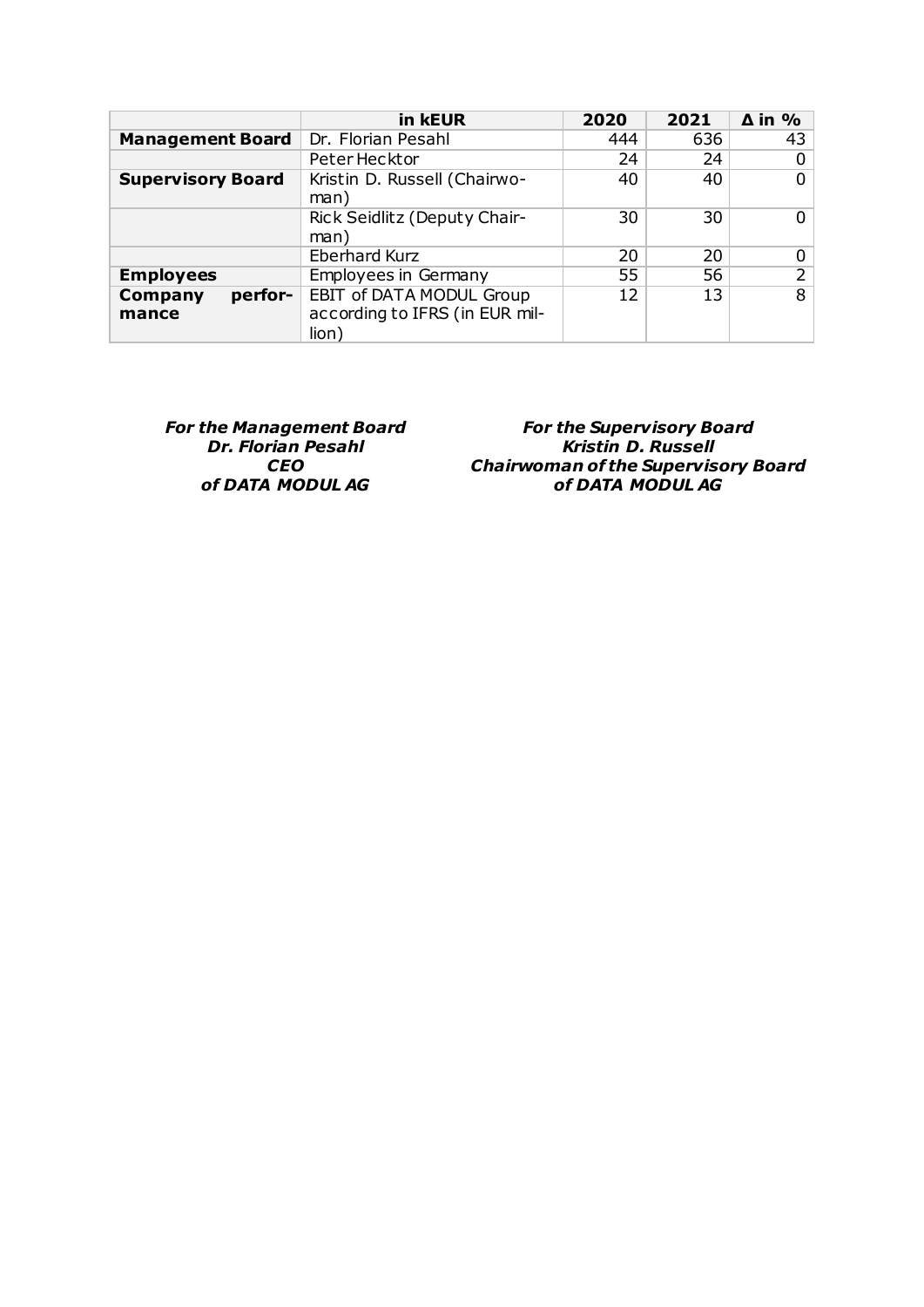#### **Independent auditor's report**

to DATA MODUL Aktiengesellschaft Produktion und Vertrieb von elektronischen Systemen, Munich

## **Opinion**

We have audited the remuneration report of DATA MODUL Aktiengesellschaft Produktion und Vertrieb von elektronischen Systemen, Munich for the fiscal year from 1 January 2021 to 31 December 2021, to determine whether the disclosures pursuant to section 162 para. 1 and 2 AktG have been made in the remuneration report. In accordance with section 162 para. 3 AktG, we have not audited the content of the disclosures made in the remuneration report.

In our opinion, the remuneration report for the fiscal year from 1 January 2021 to 31 December 2021 complies, in all material respects, with the financial reporting provisions of section 162 para. 1 and 2 AktG. Our audit opinion does not cover the content of the disclosures made in the remuneration report.

#### **Legal Basis for the Opinion**

We conducted our audit of the remuneration report in compliance with section 162 para. 3 AktG and the requirements of IDW Audit Standard: The Audit of the Remuneration Report in accordance with section 162 para. 3 AktG (IDW PS 870). Our responsibility under this provision and this standard is further described in the section "Auditor's responsibility" of our report.

As an auditing company, we have applied the requirements of the IDW Quality Assurance Standard: Requirements for Quality Assurance in the Auditing practice (IDW QS 1). We have complied with the professional duties pursuant to the German Auditors' Code and the professional statutes of auditors / certified accountants, including the requirements for independence.

#### **Responsibility of the Management Board and the Supervisory Board**

The Management Board and the Supervisory Board are responsible for setting-up the remuneration report, including the related disclosures, that complies with the requirements of section 162 AktG. They are further responsible for such internal control as they determine is necessary to enable the setting-up of the remuneration report, including the related disclosures, to be free from material misstatement, whether due to fraud or error.

#### **Auditor's responsibility**

Our objective is to obtain reasonable assurance about whether the disclosures required by section 162 para. 1 and 2 AktGhave been made in all material respects in the remuneration report and to express an opinion thereon in an auditor's report.

We planned and performed our audit to obtain evidence about the formal completeness of the remuneration report by comparing the disclosures made in the remuneration report with the disclosures required by section 162 para. 1 and 2 AktG. In accordance with section 162 para. 3 AktG, we did not verify the accuracy of the disclosures, the completeness of the individual disclosures or the fair presentation of the remuneration report.

#### **Dealing with any misleading representations**

In connection with our audit, we have a responsibility to read the remuneration report, taking into account the knowledge gained from the audit of the financial statements, and to remain alert for indications of whether the remuneration report contains misleading